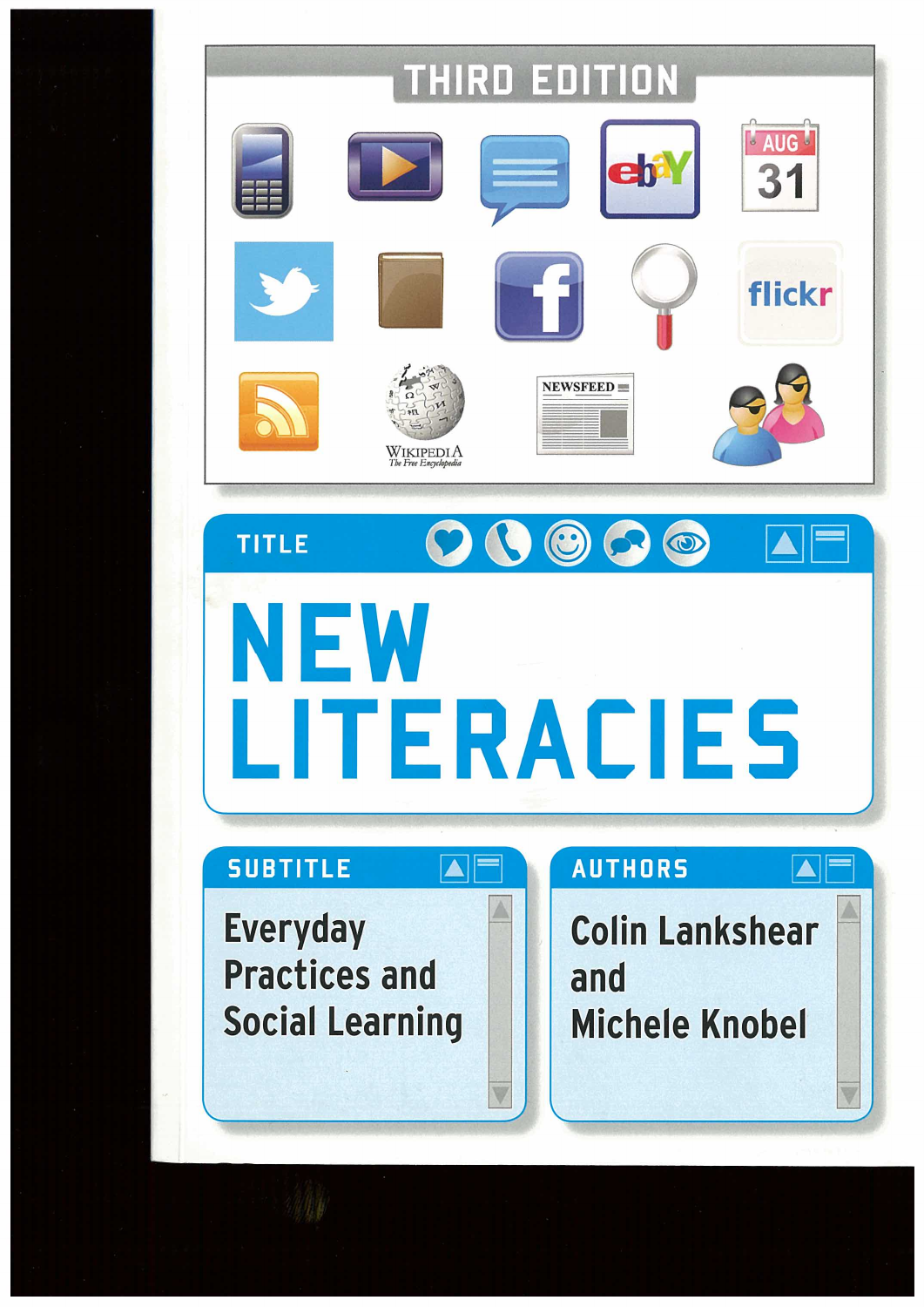# **New Literacies**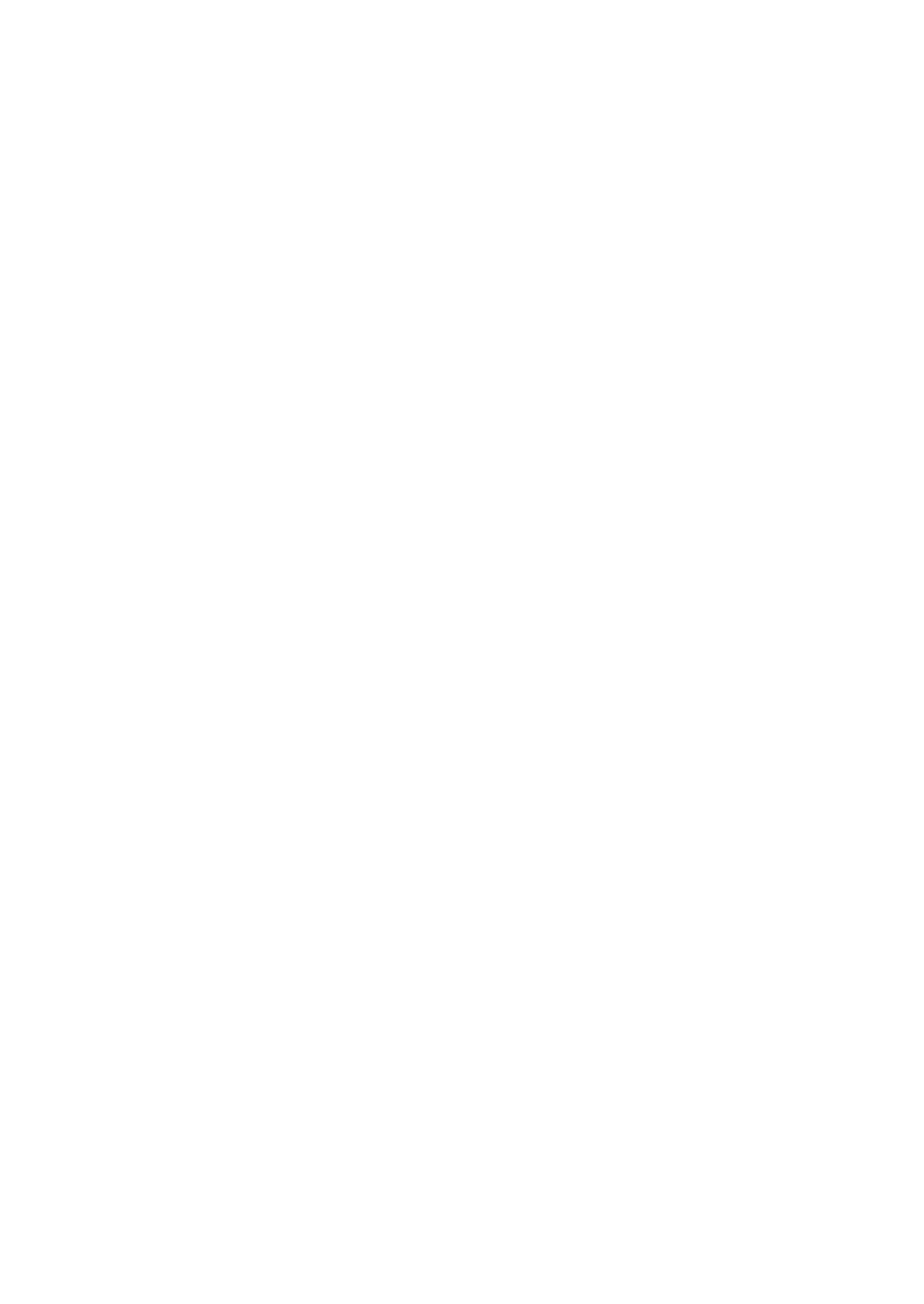## **New Literacies Third edition**

## **COLIN LANKSHEAR and MICHELE KNOBEL**



**Open University Press**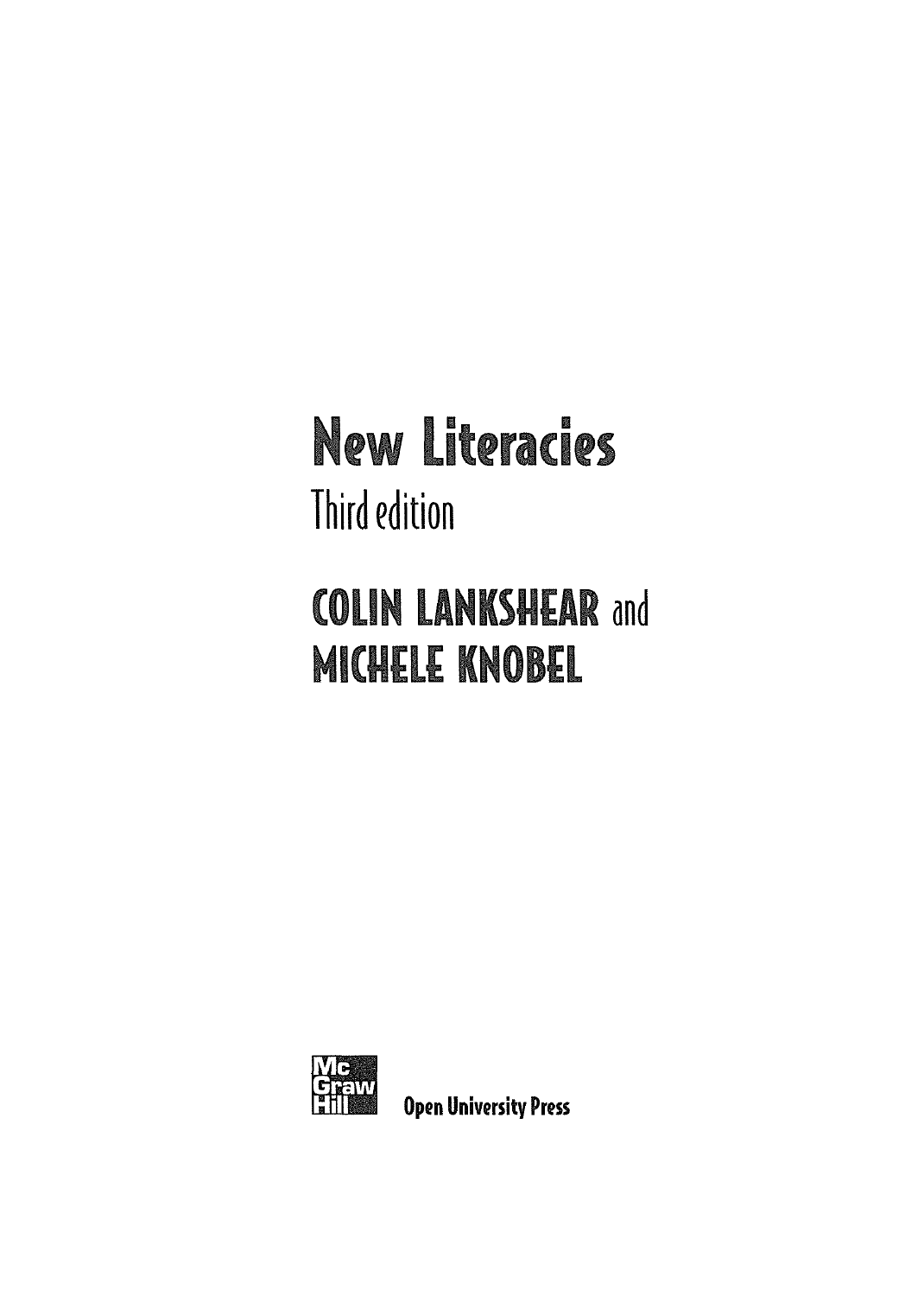Open University Press McGraw-Hili Education McGraw-Hili House Shoppenhangers Road Maidenhead Berkshire England SL62QL

email: enquiries@openup.co.uk world wide web: www.openup.co.uk

and Two Penn Plaza, New York, NY 10121-2289, USA

First published 2011

Copyright © Colin Lankshear and Michele Knobel 2011

All rights reserved. Except for the quotation of short passages for the purpose of criticism and review, no part of this publication may be reproduced, stored in a retrieval system, or transmitted, in any form or by any means, electronic, mechanical, photocopying, recording or otherwise, without the prior written permission of the publisher or a licence from the Copyright Licensing Agency Limited. Details of such licences (for reprographic reproduction) may be obtained from the Copyright Licensing Agency Ltd of Saffron House, 6-10 Kirby Street, London EC1N 8TS.

A catalogue record of this book is available from the British Library

ISBN-13: 978-0-33-524216-0 (pb) eISBN: 978-0-33-524217-7

*Library of Congress Cataloging-in-Publication Data*  CIP data applied for

Typeset by RefineCatch Limited, Bungay, Suffolk Printed in Great Britain by Ball and Bain Ltd, Glasgow

Fictitious names of companies, products, people, characters and/or data that may be used herein (in case studies or in examples) are not intended to represent any real individual, company, product or event.



The McGraw Hill Companies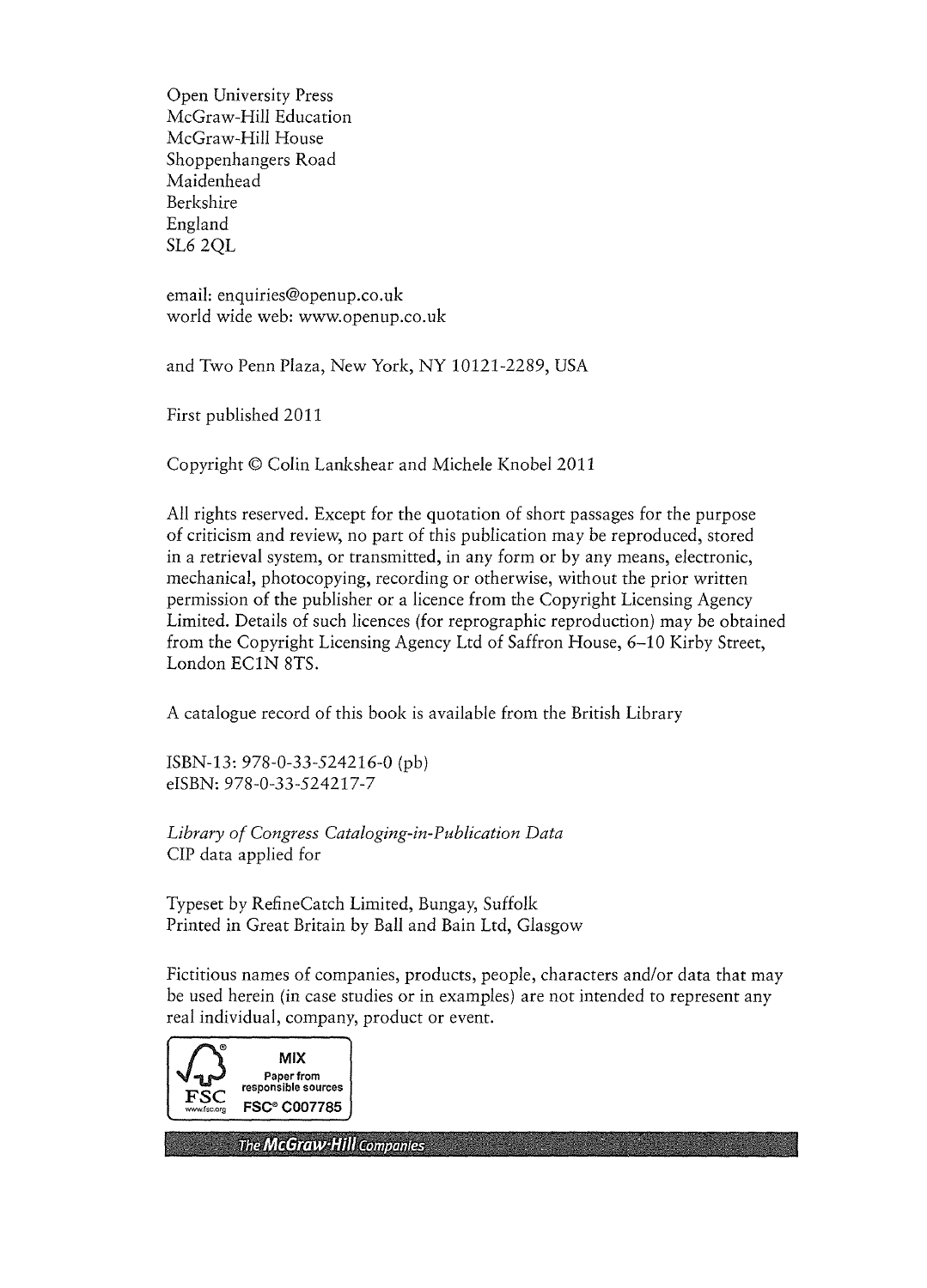ToJPG colleague, companero, friend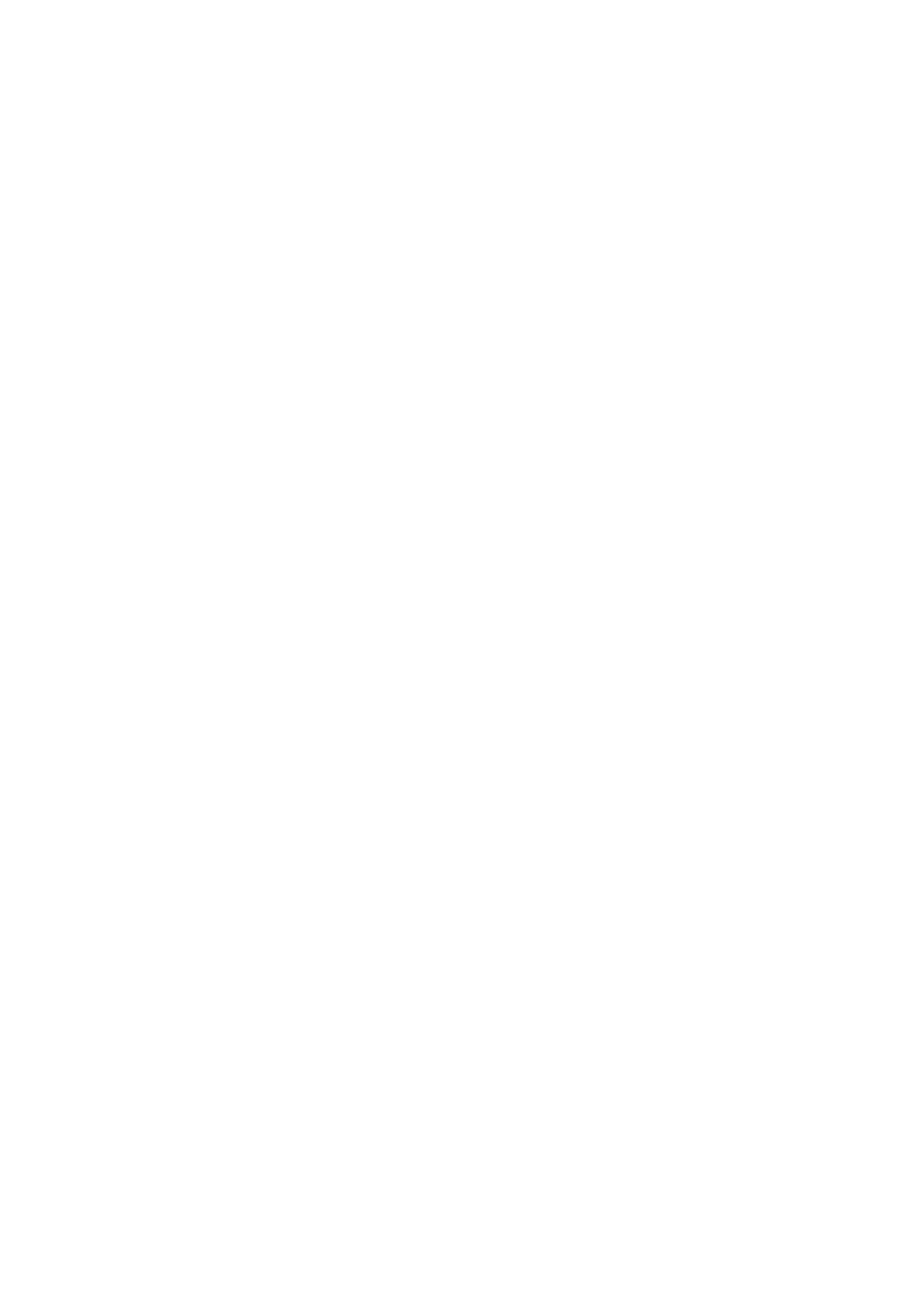## **Contents**

| Foreword                                                                 | $\imath\mathcal{x}$ |
|--------------------------------------------------------------------------|---------------------|
| Preface to the third edition                                             | $x_i$               |
| Acknowledgements                                                         | xiii                |
| Part 1 New Literacies: Concepts and Theory                               | 1                   |
| From 'reading' to 'new' literacies<br>1                                  | 3                   |
| Literacies: practice, Discourse, and encoded texts<br>2                  | 32                  |
| 'New' literacies: technologies and values<br>3                           | 51                  |
| Part 2 New Literacies: Some Everyday Practices                           | 93                  |
| New literacies and social practices of digital remixing<br>4             | 95                  |
| Blogs and wikis: participatory and collaborative literacy practices<br>5 | 141                 |
| Everyday practices of online social networking<br>6                      | 174                 |
| Part 3 New Literacies and Social Learning                                | 207                 |
| Social learning, 'push' and 'pull', and building platforms<br>7.         |                     |
| for collaborative learning                                               | 209                 |
| Social learning and new literacies in formal education<br>8.             | 231                 |
| Bibliography                                                             | 255                 |
| Name Index                                                               | 271                 |
| Subject Index                                                            | 273                 |
|                                                                          |                     |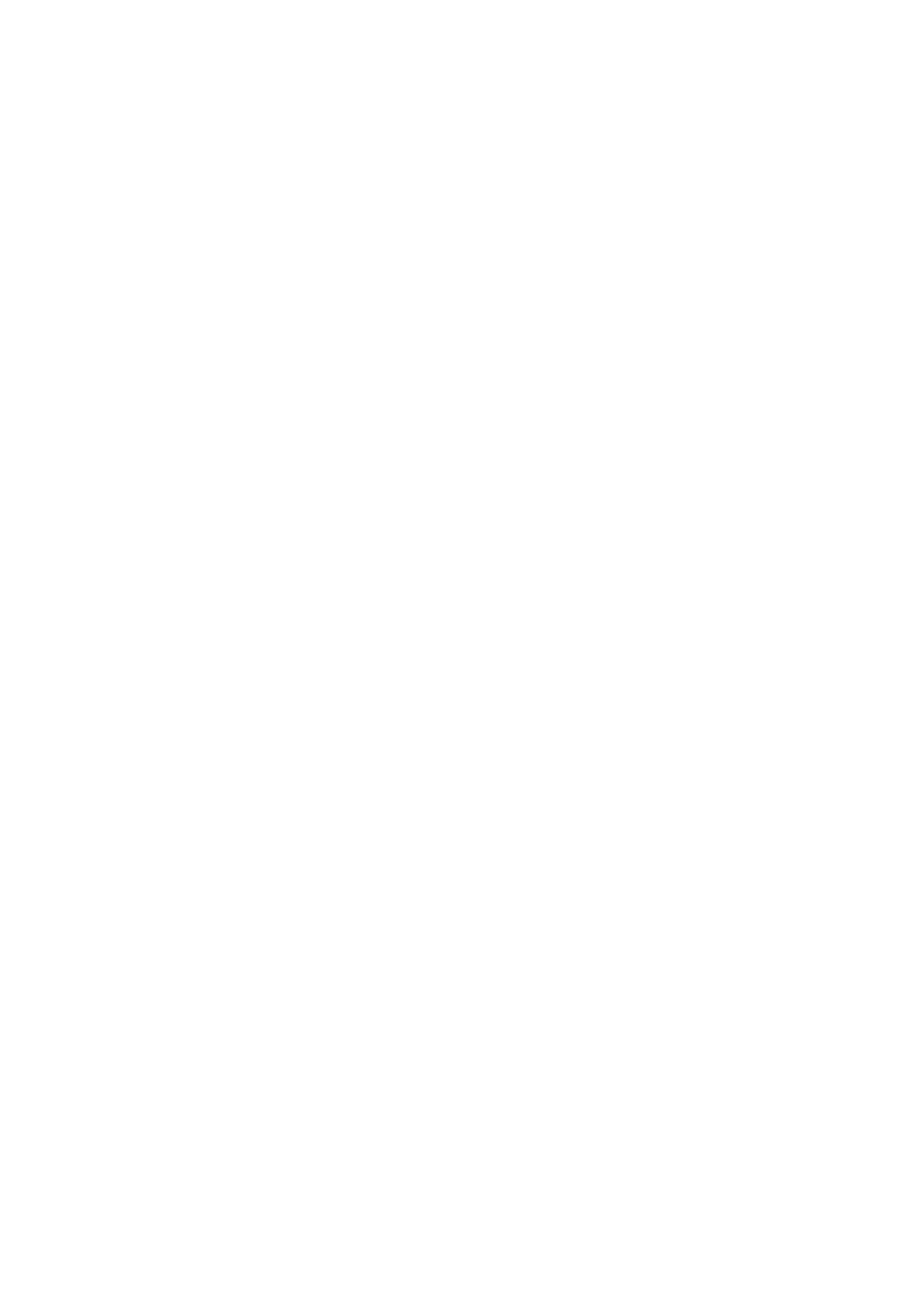### **foreword**

In *New Literacies: Everyday Practices and Social Learning,* Colin Lankshear and Michele Knobel invite readers to participate fully in coming to grips with why the *new* in new literacies will be with us for some time to come. Not *new,* as in a replacement metaphor, but new in the sense that social, economic, cultural, intellectual, and institutional changes are continually at work, even as I write. It is this perceived permanency of the new that is destined, in my opinion, to make a difference in how educators view and respond to new literacies in relation to everyday social practices and classroom learning.

But I am getting ahead of myself. Let me back up and recount some of the ways in which the authors invite us, as readers, to experience new literacies first hand, regardless of where we are on our personal learning trajectories. If grounding in new literacies is what we need, it is readily available. The authors provide the most accessible account of the evolution of new literacies that I have read anywhere. Not satisfied with words alone, Lankshear and Knobel point us to websites that exemplify the very points they are making, and in a timely fashion. This modelling of justin-time learning is effective, to say the least. What is more, the websites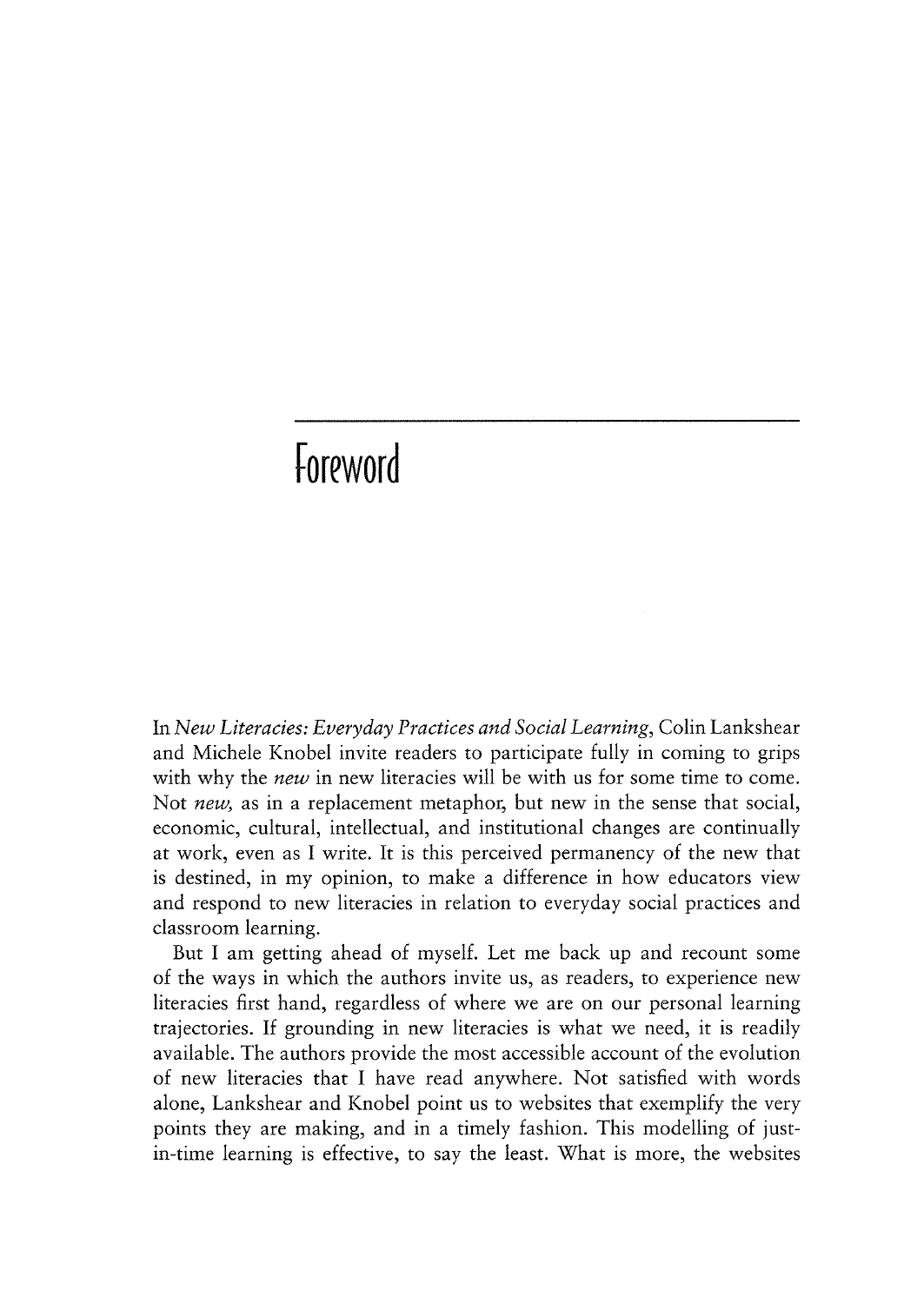they have chosen typically invite us to interact with content in ways that makes concepts such as *participatory culture, collaboration,* and *distributed expertise* meaningful, and above all useful, especially when dealing with the demands and constraints that are part of teaching and learning in today's schools at every level, including post-secondary institutions.

This third edition of *New Literacies* invites us to go beyond merely imagining how advances in technology and a rapidly ascending social paradigm are affecting our ways of being, both professionally and in our spare time. It does so by taking us behind the scenes to witness first-hand how the authors use new literacies in applying contemporary principles of social learning, (e.g., 'performance before competence') to their own work as teacher educators. An up-to-date account of how these same literacies and principles apply to curriculum and learning in an urban public school serving grades 6 through 12 is but another indicator of the authors' attention to existing examples of the concepts they explore.

Like the two earlier editions of *New Literacies,* this third edition offers an abundance of state-of-the-art content. It has the added advantage, however, of making its appearance at a time that coincides with a sea change of reform-minded initiatives driven in part by well-known international evaluations, such as PISA (Program for International Student Assessment), which compares countries globally on the basis of their 15-year-olds' scholastic performance in the domains of reading, mathematical, and scientific literacy. PISA, unlike most nationally administered large-scale assessments, offers countries a choice in terms of whether or not their students will be assessed using e-texts. This choice seems particularly cogent given that PISA evaluates young people's acquisition of skills deemed essential for full participation in a global society. Moreover, it is a choice that is in direct alignment with the goals and purposes of *New Literacies: Everyday Practices and Social Learning.* 

Finally, and most importantly for the first time, in this third edition of a universally respected text, Colin Lankshear and Michele Knobel put their scholarly credentials to work in ways that afford unique and practical insights into how current approaches to formal schooling stand to benefit from incorporating new literacies embedded in a social learning framework. Time has never been more urgent. Any lingering notions that expertise is limited and scarce are outdated and potentially damaging in a world where new literacies hitched to ever advancing technologies are fast determining who will (and will not) be available to interact in a participatory culture - a way of living and being that values collaboration, collective intelligence, and the means for mobilizing distributed expertise.

> Donna Alvermann University of Georgia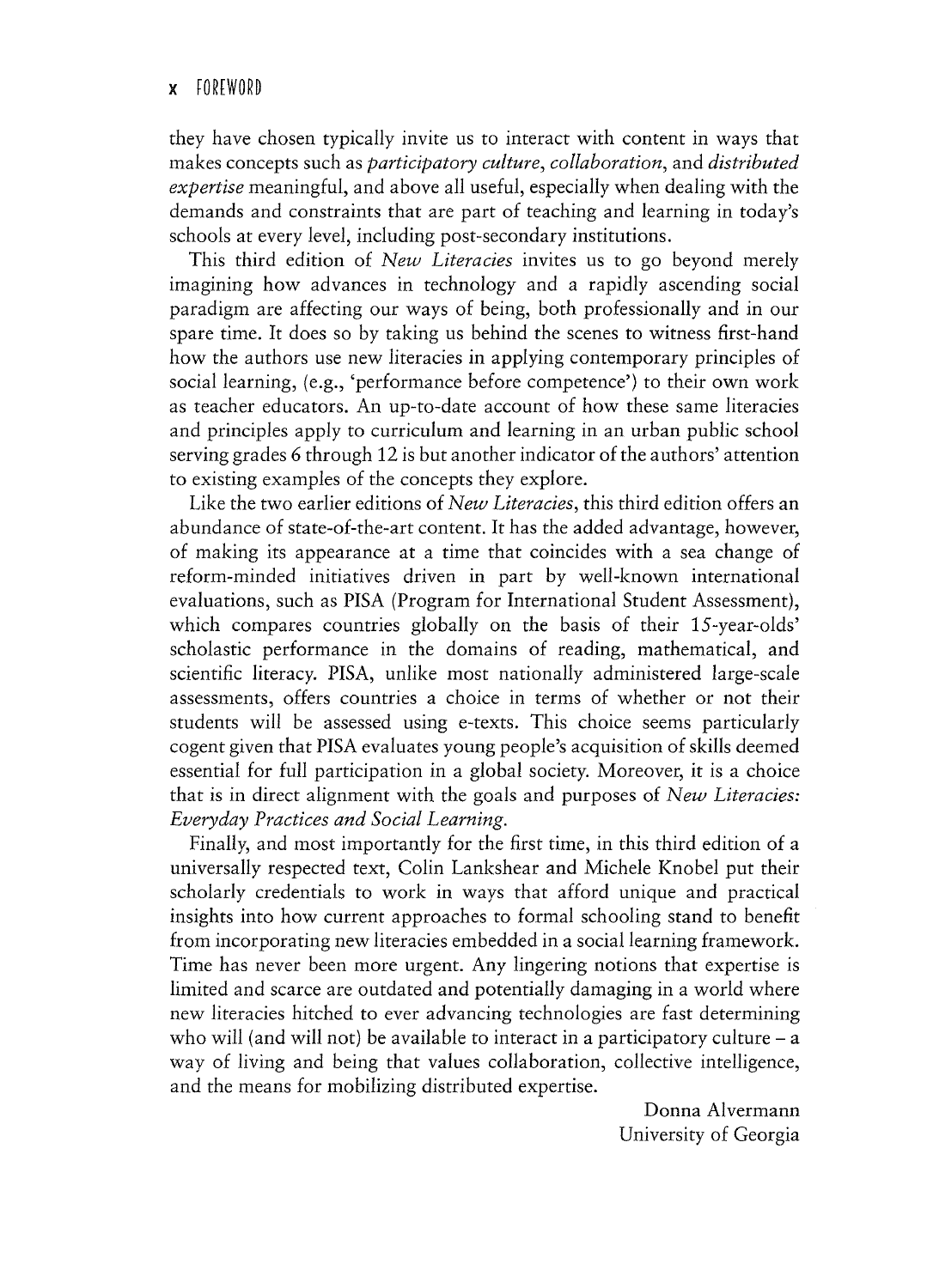## Preface to the third edition

When the Open University Press negotiated a third edition of *New Literacies,* we welcomed the opportunity to revise and update our previous work. When we produced the second edition, Facebook was in its infancy, Twitter had not yet been launched, 'apps' were but a twinkle in the 'i' of the smart phone, and social learning was still almost entirely thought about in relation to non-formal or informal learning contexts. The White Paper, *Confronting the Challenge of Participatory Culture: Media Education for the 21st Century* (Jenkins et al. 2006) was not yet published, and John Seely Brown and Richard Adler's (2008) call to address social learning within formal education was two years away.

As people worldwide flooded to social networking and microblogging services, as 'mashing up' serviceware applications became a routine pastime, and as educators interested in serious reform advanced the case for restructuring formal learning along 'participatory' cultural lines, it was time to rethink our ideas about new literacies in relation to education.

This edition builds further on our conception of new literacies in terms of new technical and new ethos 'stuff' from the previous edition, and extends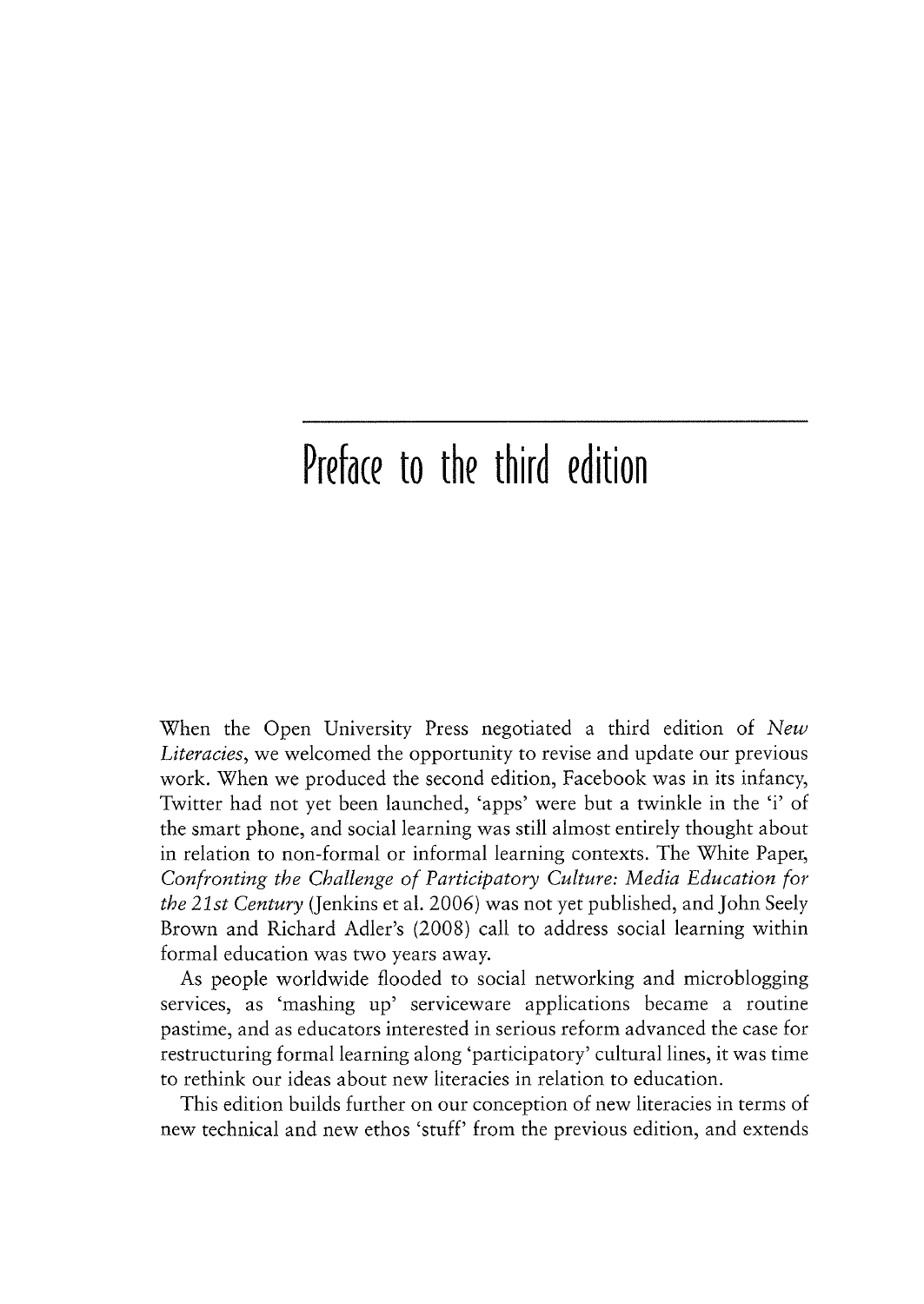our account of literacy in theory, policy, and practice from 'reading' to the 'new literacies'. The bulk of the book, however, comprises new content. Our accounts of blogging and digital remix have been seriously reframed in order to build on our attempt to put more punch into our thinking about literacy in terms of 'practice theory'. We pay careful attention to the relationship between Web 2.0 as a business model and the affordances of the ReadlWrite web for participatory culture, and make a concerted effort to address qualitative aspects of participation and collaboration within a range of popular everyday pursuits. The influential argument about the strength of weak ties and the trend toward networked individualism is taken up within the context of discussing online social networking and the significance of network awareness in terms of new literacies.

Part 3 of the book, on social learning, is entirely new. **In** Chapter 7, we discuss concepts, research, and ideologies pertaining to far-reaching changes that have occurred during recent decades, and some of their potential implications for and applications to formal learning. These include the concepts of 'learning to be', 'collaboration platforms' for learning, 'push' and 'pull' paradigms for mobilizing and allocating learning resources, and the significance currently attached to innovation and productiveness. **In**  Chapter 8, we address some empirical attempts to pursue ideals of social learning within formal learning contexts at school and university levels. We expect to see a rapid growth in theory, research and experimental practices in this broad area during the coming decade.

As always, the chapters that follow are but points on our personal learning trajectories. We believe there is vastly more to be thought and said about new literacies in the current conjuncture than we could ever think or say, let alone say *now.* At the same time, we are hopeful that readers will find something in this book that may be helpful in taking them from where they presently are to where they might want to go in their reflection and practice at the interfaces among literacies, technologies and everyday social engagements.

> Colin Lankshear and Michele Knobel Mexico City 30 May 2011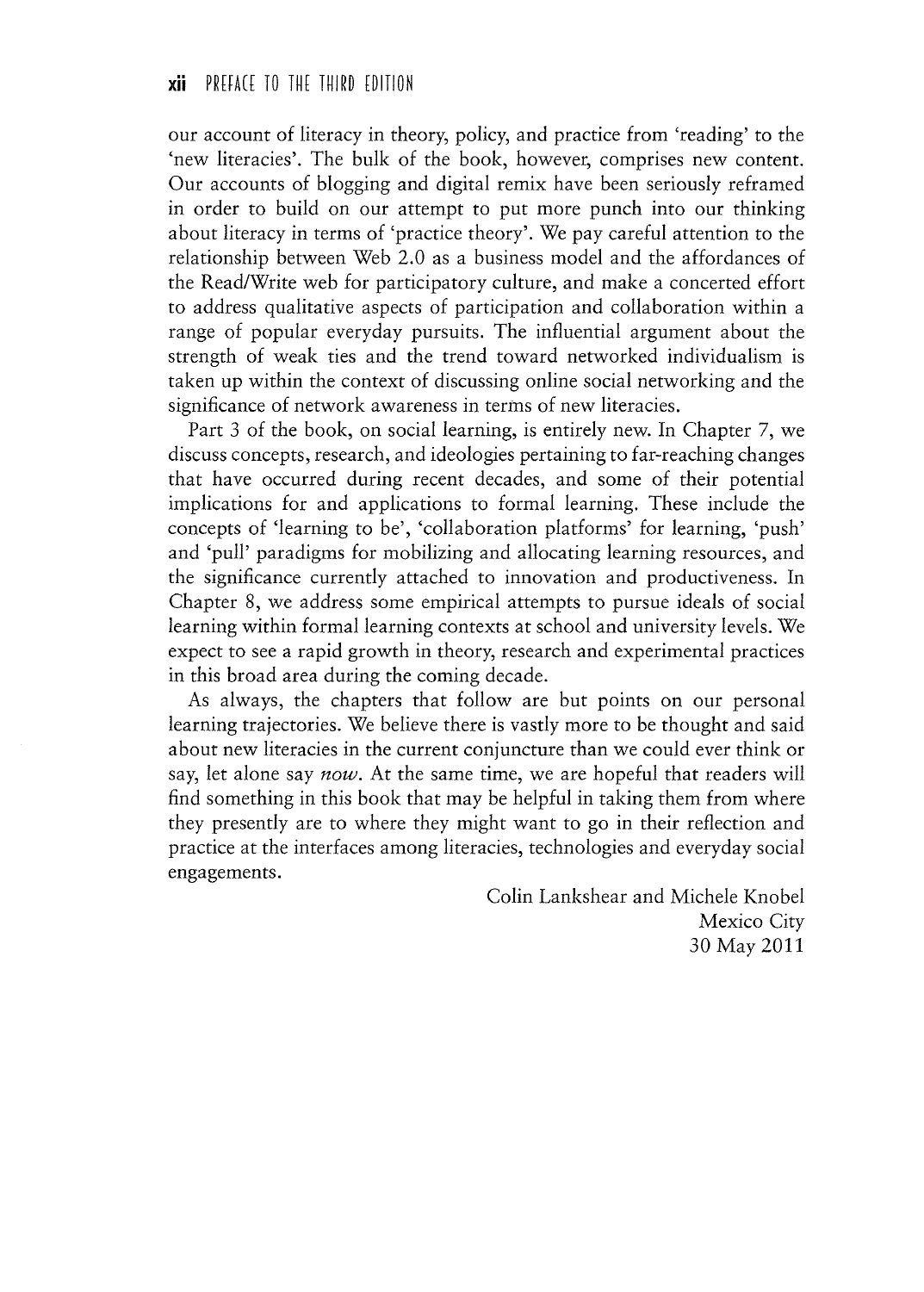## Acknowledgements

This book has been encouraged and supported in diverse ways by many people to whom we are indebted. We want to acknowledge their support and generosity here.

We have drawn heavily on inspiration from friends and colleagues with whom we work in different ways and in different contexts. We owe much to Donna Alvermann, Chris Barrus, Chris Bigum, Rebecca Black, Bill Cope, Julia Davies, Betty Hayes, Erik Jacobson, Henry Jenkins, Mary Kalantzis, Kevin Leander, Matt Lewis, Guy Merchant, Leonie Rowan, Angela Thomas and, as always, James Paul Gee. In their individual ways, they exemplify the critical, inquiring, progressive spirit that seeks to maximize human wellbeing using the material and non-material resources available to us. Long may they run.

We want to acknowledge the inspiration we have drawn from work by dana boyd, John Seely Brown, Mimi Ito, Lawrence Lessig, Tim O'Reilly, Andreas Reckwitz, Howard Rheingold and Katie Salen. Their perspectives are absolutely integral to how we think about new literacies, everyday practices and social learning.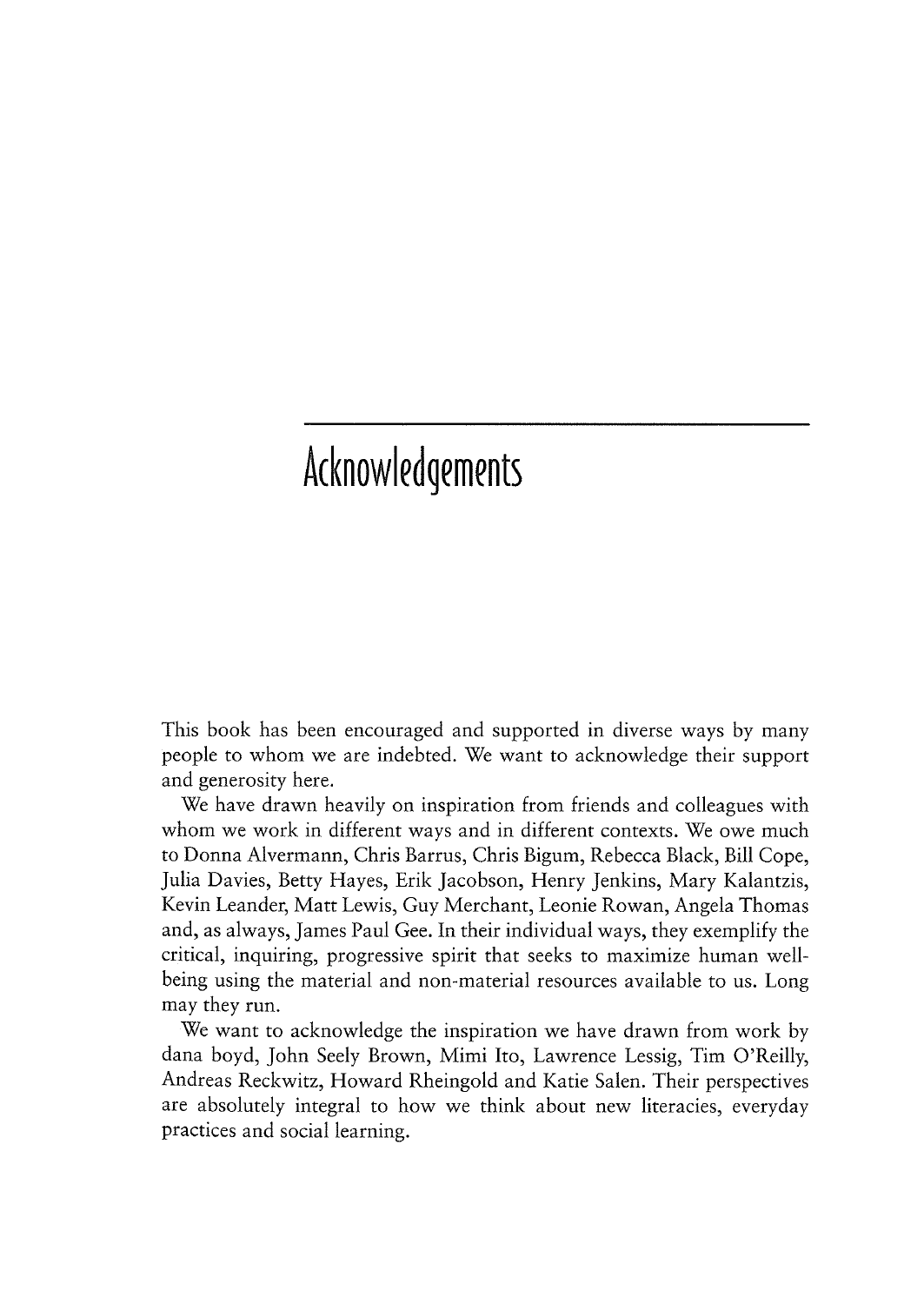Donna Alvermann and Donald Leu have done much to help us understand more clearly who we are trying to write for and why. They have supported our work in the most generous and unobtrusive ways, while at the same time continuing their own tireless and selfless work in the name of better education for all, and especially for those who have received less than their due share of social benefits from the systems within which they are constrained to live. Despite already having more than enough tasks to complete, Donna generously accepted our invitation to write the Foreword for this book. We know what this kind of unsolicited added pressure involves, and treasure the collegiality woven into her text. Don invited us to present the opening Plenary Address at the 2004 National Reading Conference annual meeting in San Antonio, which provided an important motivational opportunity for us to develop material that has been further refined for this book. With Julie Coiro, Don has also extended our range of interest in new literacies through our collaboration in an edited *Handbook of New Literacies Research.* 

As always, we appreciate greatly the support of Shona Mullen and our other colleagues at the Open University Press - in particular, Fiona Richman, Umar Masood, James Bishop, Kiera Jamison, Richard Townrow, and Zen Mian. We also thank Susan Dunsmore for her careful copyediting. They are a wonderful team to work with, and we hope that our efforts in this book are enough to repay their continuing faith in our work.

Some chapters in this book build on work that has been published in journals and conference proceedings. We have benefited from the opportunities we have had to rehearse ideas in other places. Thanks are due here to the *International Journal of Learning,* the *Journal of Adolescent and Adult Literacy, The 54th Yearbook of the National Reading Conference*  and Peter Lang (USA).

During the period in which this book has been conceived and written we have enjoyed strong support from friends, colleagues, and institutions in Mexico, Spain, Australia and Canada. Without this, our work during the past four years simply would not have been possible. We want to thank Angela Guzmán, Hilario Rivera Rodríguez, Ma. del Pilar Avila Guzmán, Gustavo Cabrera López, Gabriel Arreguín Cervantes, Toni Chao, Guadalupe López Bonilla, Alma Carrasco, Pep Aparicio Guadas, Neil Anderson, Ruth Ann Brown, Andrew Manning, the Faculties of Education at Montclair State University, Mount Saint Vincent University, McGill University, and the School of Education at James Cook University.

We want to thank those students who have kindly given us permission to use their work, and the many cohorts of students who, since 2004, have 'come along for the ride' as we have conjointly explored ways of learning